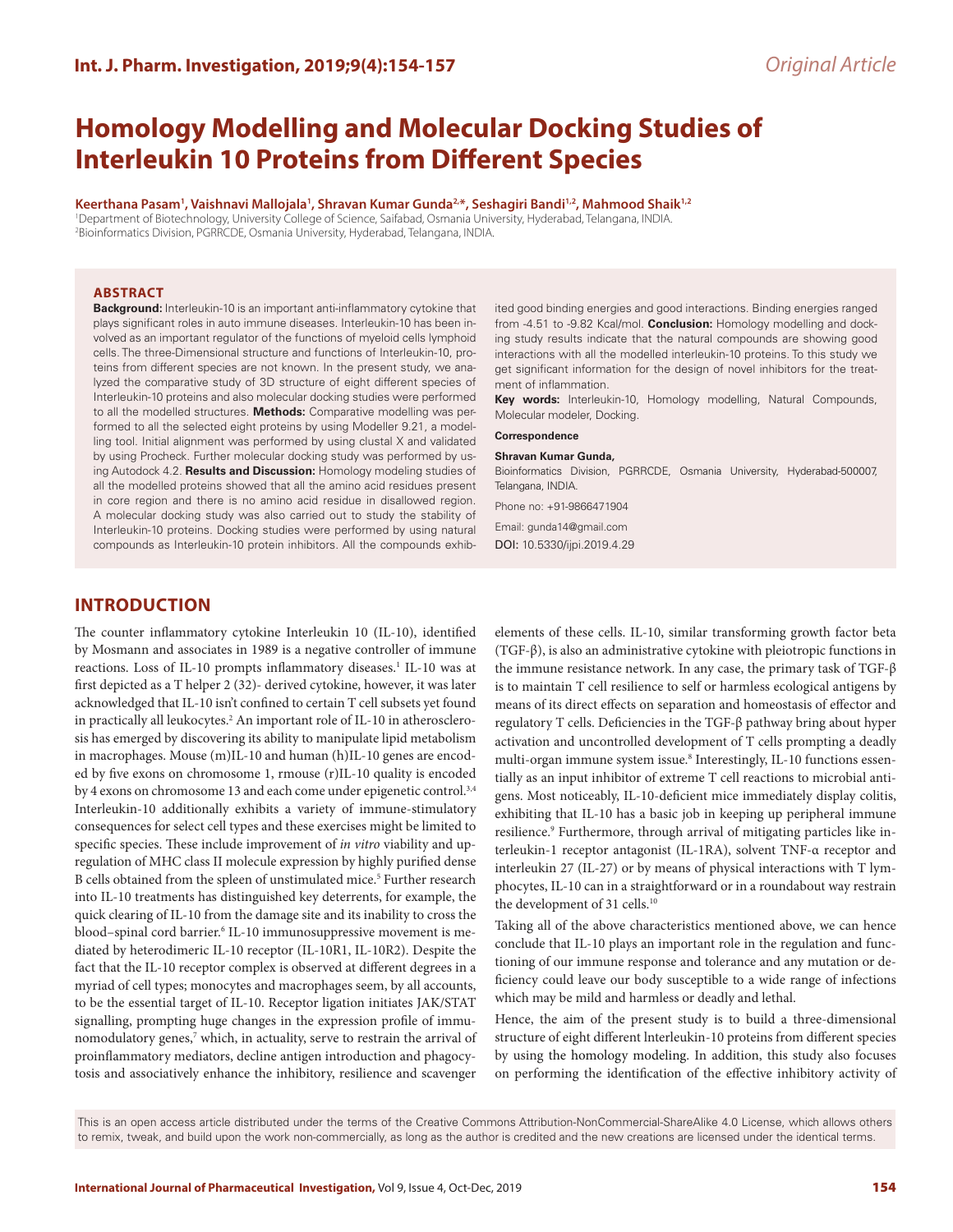known broad spectrum anti-inflammatory compounds using molecular docking studies.

# **MATERIALS AND METHODS**

#### *Sequence alignment, comparative protein modeling and model validation*

The protein sequences of *Interleukin 10* isolate *Rattus norvegicus (UniprotKB: P29456)*, *Oryctolagus cuniculus (UniprotKB: Q9TSJ4*), *Gallus gallus (UniprotKB: Q6A2H4*), *Vulpes vulpes (UniprotKB: Q25BC1*), *Callithrix jacchus (UniprotKB: Q0Z972*), *Meriones unguiculatus (UniprotKB: P47965*), *Sus scrofa (UniprotKB: Q29055), Macaca mulatta (UniprotKB: P51496)* were obtained from UniprotKB<sup>11</sup> portal. To find related protein templates in order to build models for these primary sequences, a sequence similarity search has been carried out separately by using Protein BLAST<sup>12</sup> tool against solved protein structures deposited in Protein Data Bank (PDB). ClustalX and ClustalW2 is used for the correction of alignment.<sup>13</sup> MODELLER 9.21<sup>14</sup> was used to gain satisfactory models.15 MODELLER is an implementation of an automated approach to comparative modeling by satisfaction of spatial restraints which employs position dependent gap penalties based on structural information of the template for generating alignments.<sup>16</sup> After manually modifying the alignment input file in MODELLER 9.21 to match the template and query sequence, 20 models were generated and minimized using the molecular dynamics and simulation procedure CHARMM (Laskowski *et al*. 1993) the last step of homology modeling, the selected model was subjected to a series of tests for its internal consistency and reliability. Backbone conformation was evaluated by the inspection of the psi/phi Ramachandran plot obtained from PROCHECK<sup>17</sup> analysis.

### *Active site prediction*

The active site for docking was predicted using Tripos Sybyl6.7 SiteID<sup>18</sup> module after adding hydrogen atoms to the modeled proteins. The potential binding sites were predicted and identified by the SiteID module by correlating and combining key criteria such as depth, exposure, temperature factor, hydrophobicity, solvent accessible surface and hydrogen-bonding capability. While detecting the potential binding sites, the SiteID module generates necessary files required for performing Autodock4.2 docking studies.

## Docking studies

Molecular docking studies were performed to elucidate the binding mode of interleukin-10 proteins and the ligands. A total of ten molecules were docked to the protein to locate the appropriate binding orientations

and conformations of various inhibitors in the binding pocket using the Graphical user Interface program "Auto-Dock 4.2".19 AutoDock 4.2 is an automatic docking tool designed to predict how small molecules bind to a receptor of 3D structures, which generates grids and calculates the dock score to evaluate the conformers. Gasteiger - Huckel united atom charges, polar hydrogen's and solvation parameters were added to the receptor for the preparation of protein in docking simulation, Gasteiger - Huckel charges assigned and then non-polar hydrogens were merged as the docking ligands were not peptides. All torsions were allowed to rotate during docking. The generation of PDBQT files for protein and ligands preparation, grid box creation was carried out with AutoDock Tools 1.5.6 (ADT).<sup>20</sup> AutoDock saved the prepared ligand file and the PDB file in PDBQT format. Generated AutoGrid was used for the preparation of the grid map using a grid box. The grid size was set to  $60 \times 60$  $\times$  60 XYZ points and grid center was designated at dimensions (x, y and z). In Autodock, both the protein and ligands are considered as rigid. The binding poses with the lowest docked energy belonging to the topranked cluster was selected as the final model for post-docking analysis.

# **RESULTS**

A 3-Dimensional structures of different *interleukin-10* proteins were built using Modeller9.21. The protein sequences of *Interleukin 10* isolate *Rattus norvegicus (UniprotKB: P29456)*, *Oryctolagus cuniculus (UniprotKB: Q9TSJ4*), *Gallus gallus (UniprotKB: Q6A2H4*), *Vulpes vulpes (UniprotKB: Q25BC1*), *Callithrix jacchus (UniprotKB: Q0Z972*), *Meriones unguiculatus (UniprotKB: P47965*), *Sus scrofa (UniprotKB: Q29055), Macaca mulatta (UniprotKB: P51496)* were selected from uniprot and selected template with 88% identity (PDB: 4X51 with resolution 2.05 Å). All the models showed more than 95% of amino acid residues in core region. *Out of 8 different species Rattus norvegicus and Meriones unguiculatus showed 96.9% of amino acid residues in most favored region.* 

The amino acids fall under active site for docking was predicted using Tripos Sybyl 6.7 SiteID module and the active site is shown in Table 2. During the docking procedure, selected only the best fit active site pocket with respect to the ligands in order to dock them. AutoDock 4.2 was used for molecular docking studies. Results obtained from AutoDock 4.2 provided information on the binding orientation of ligand-receptor interactions. Free energies of binding (ΔGb) and dissociation constants (Ki) as calculated by AutoDock are summarized in the Tables 3 and 4. Table 3 summarizes molecular docking interactions and binding energies of Q29055\_*Sus scrofa protein. This species showed highest bind-*

**Table 1: Percentage of Amino acid residues falling in different regions of Ramachandran plot of proteins.**

| S. No          | Name of the species   | <b>Core region</b><br><b>Allowed region</b> |      | <b>Generously</b><br>allowed region |      | <b>Disallowed</b><br>region |      |                   |                |
|----------------|-----------------------|---------------------------------------------|------|-------------------------------------|------|-----------------------------|------|-------------------|----------------|
|                |                       | No of<br>residues                           | $\%$ | No of<br>residues                   | $\%$ | No of<br>residues           | $\%$ | No of<br>residues | $\%$           |
|                | Rattus norvegicus     | 157                                         | 96.9 | $\overline{4}$                      | 2.5  | 1                           | 0.6  | $\mathbf{0}$      | $\overline{0}$ |
| $\overline{2}$ | Gallus gallus         | 155                                         | 95.7 | 6                                   | 3.7  | $\mathbf{1}$                | 0.6  | $\mathbf{0}$      | $\mathbf{0}$   |
| $\overline{3}$ | <i>Vulpes vulpes</i>  | 154                                         | 95.1 | 6                                   | 3.7  | $\overline{2}$              | 1.2  | $\overline{0}$    | $\overline{0}$ |
| $\overline{4}$ | Oryctolagus cuniculus | 151                                         | 95.0 | $\overline{7}$                      | 4.4  | $\mathbf{1}$                | 0.6  | $\overline{0}$    | $\overline{0}$ |
| 5              | Callithrix jacchus    | 155                                         | 95.7 | 5                                   | 3.1  | $\overline{2}$              | 1.2  | $\mathbf{0}$      | $\overline{0}$ |
| 6              | Meriones unguiculatus | 157                                         | 96.9 | $\overline{4}$                      | 2.5  | 1                           | 0.6  | $\overline{0}$    | $\overline{0}$ |
| 7              | Sus scrofa            | 153                                         | 97.5 | 3                                   | 1.9  | 1                           | 0.6  | $\mathbf{0}$      | $\theta$       |
| 8              | Macaca mulatta        | 155                                         | 95.7 | 6                                   | 3.7  |                             | 0.6  | $\overline{0}$    | $\overline{0}$ |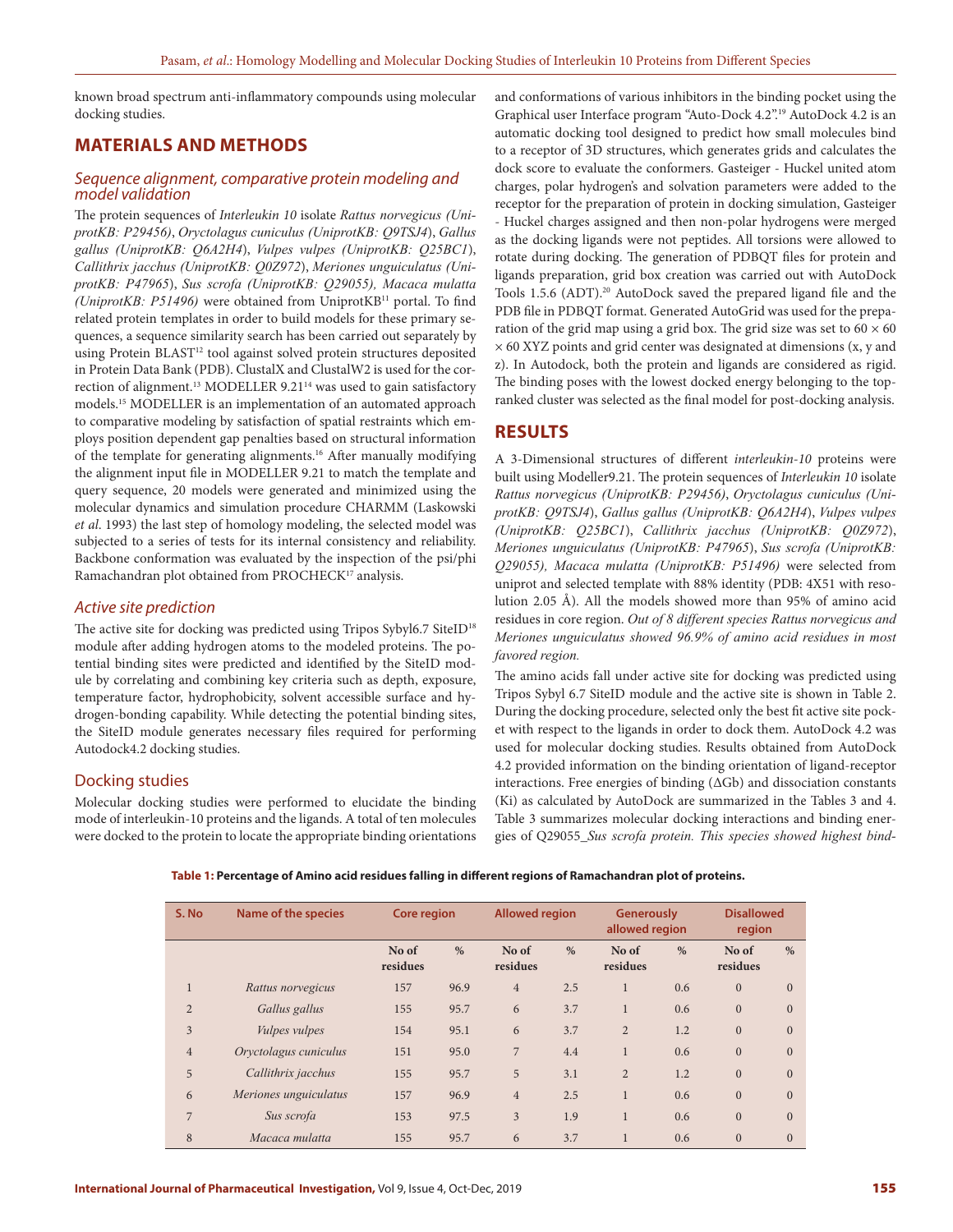#### **Table 2: Ligand binding sites as detected by the SiteID module of Tripos Sybyl6.7 software.**

| S.no           | Name of the species             | <b>Active site of protein</b>                      |  |
|----------------|---------------------------------|----------------------------------------------------|--|
| $\mathbf{1}$   | Rattus norvegicus               | Phe55, Met95, Leu109, Leu112                       |  |
| $\overline{2}$ | Gallus gallus                   | Leu40, Ile47, Leu92, Met106, Leu109, Leu113        |  |
| 3              | <i>Vulpes vulpes</i>            | Val52, Phe56, Ala99, Ile106, Val110, Leu113        |  |
| $\overline{4}$ | Oryctolagus<br>cuniculus        | Gly35, Gly36, Leu37, Pro38, Leu41, Arg42,<br>Arg45 |  |
| 5              | Callithrix jacchus              | Val51, Phe55, Met95, His108, Val109, Leu112        |  |
| 6              | <i>Meriones</i><br>unguiculatus | Val51, Met95, Leu109, Leu112                       |  |
| 7              | Sus scrofa                      | Cys76, Leu79, Glu124, Phe125, Pro127               |  |
| 8              | Macaca mulatta                  | Arg128, Phe129, Pro131, Gly79, Cys80, Leu83        |  |



**Figure 1:** Homology models of Interleukin 10 proteins from different species [A]. *Rattus norvegicus (UniprotKB: P29456)*, [B]. *Meriones unguiculatus (UniprotKB: P47965)* [C]. *Macaca mulatta (UniprotKB: P51496),* [D]. *Callithrix jacchus (UniprotKB: Q0Z972),* [E]. *Gallus gallus (UniprotKB: Q6A2H4),* [F]. *Oryctolagus cuniculus (UniprotKB: Q9TSJ4),* [G]. *Vulpes vulpes (UniprotKB: Q25BC1),* [H]. *Sus scrofa (UniprotKB: Q29055).*

*ing energies than other species.* The modeled protein was docked with natural compounds.

# **DISCUSSION**

After BLAST of the primary sequences of Interleukin-10 proteins with the predetermined structures deposited in PDB bank, sequences that showed the greatest similarity were considered as template sequences. Twenty models were generated using the MODELLER 9.21 program based on the sequence alignment files generated by Clustal X program. The alignment file was tweaked manually to best fit the sequences. Among the generated models for all the primary sequences, the model with least object function was selected for further evaluation for protein stereochemistry (phi and psi angles) with PROCHECK software. The final models were validated by using PROCHECK. The PROCHECK software generates a number of files which lists complete residue by residue data and the assessment of overall quality of generated structure compared to well refined structures of the same resolution. The final models were validated by using PROCHECK. The PROCHECK software gener-

#### **Table 3: Binding energy and interacting amino acids against compounds in Q29055\_Sus scrofa protein.**

| S.No           | Ligand     | <b>Interactions</b>               | <b>Binding</b><br>Energy $\Delta G$<br>(Kcal/Mol) | <b>Disassociation</b><br><b>Constant</b> |
|----------------|------------|-----------------------------------|---------------------------------------------------|------------------------------------------|
| $\mathbf{1}$   | Acacetin   | Cys76, Val16, Lys71               | $-8.40$                                           | 695.13nM                                 |
| $\overline{2}$ | Apigenin   | Cys76, Val16, Lys71               | $-8.04$                                           | $1.27 \mu M$                             |
| 3              | Chrysin    | Cys76, Val16, Lys71               | $-8.18$                                           | $1.01 \mu M$                             |
| $\overline{4}$ | Daidzein   | Gly72, Cys76                      | $-7.57$                                           | $2.83 \mu M$                             |
| 5              | Genistein  | Ser19, Ile20, Gly72,<br>Cys76     | $-7.55$                                           | $2.92 \mu M$                             |
| 6              | Hesperetin | Cys76, Val16, Lys71               | $-8.40$                                           | 690.86 nM                                |
| 7              | Kaempferol | Cys76, Val16, Lys71               | $-8.03$                                           | $1.29 \mu M$                             |
| 8              | Luteolin   | Cys76, Val16, Lys71               | $-7.61$                                           | $2.66 \mu M$                             |
| 9              | Morusin    | Val16(2)                          | $-9.82$                                           | 63.33nM                                  |
| 10             | Myricetin  | Cys76, Val16(2),<br>Lys71, Glu124 | $-5.46$                                           | 98.8 µM                                  |



**Figure 2:** Ramachandran plots of modelled Interleukin 10 proteins from different species [A]. *Rattus norvegicus (UniprotKB: P29456),* [B]. *Meriones unguiculatus (UniprotKB: P47965)* [C]. *Macaca mulatta (UniprotKB: P51496),* [D]. *Callithrix jacchus (UniprotKB: Q0Z972),* [E]. *Gallus gallus (UniprotKB: Q6A2H4),*  [F]. *Oryctolagus cuniculus (UniprotKB: Q9TSJ4)*, [G]. *Vulpes vulpes (UniprotKB: Q25BC1),* [H]. *Sus scrofa (UniprotKB: Q29055).*

ates a number of files which lists complete residue by residue data and the assessment of overall quality of generated structure compared to well refined structures of the same resolution. Figure 1 shows the predicted homology models of all the eight Interleukin-10 proteins belonging to difference species. The Ramachandran plots for all the generated models are shown in Figure 2. Table 1 shows the residues falling in different regions of Ramachandran plot. The results show that there are no amino acids falling in disallowed region of the plot and very minor percentage of amino acids in the generously allowed regions which indicate that the models are the better conformational structures. The template (PDB ID: 4X51) protein showed 94.3% of amino acid residues in most favored region, 4.9% of amino acid residues in additionally allowed region, 0.8% of amino acids in generously allowed region and 0% of amino acids in disallowed region. Loop building was performed by using SPDBV.

The docking programs place both the protein-ligand molecule in various orientations, conformational positions and the lowest energy confirmations which are energetically favorable are evaluated and analyzed for interactions. All the eight molecules that were docked showed good interactions. From the docking simulation, we observed free energy charge